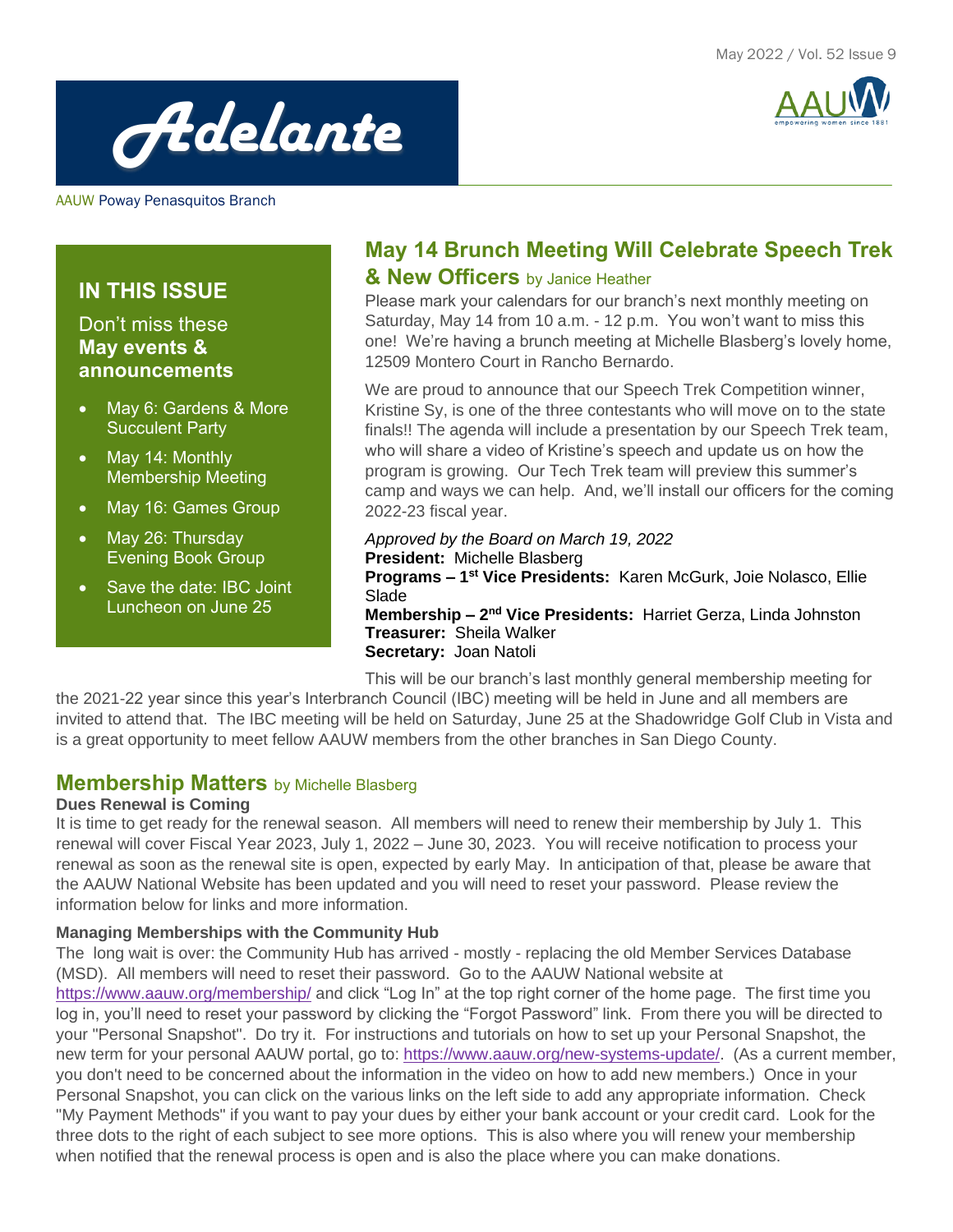#### **AAUW Sponsors California Legislation** by AAUW CA Public Policy Committee

Guided by our member-approved Public Policy Priorities for 2021-2023, the AAUW California Public Policy Committee has selected the bills that we will be supporting as they move through the 2022 Session of the California Legislature. Here are the six highest priority bills:

- AB 92—Creates an equitable sliding scale for family fees to alleviate the burden on working families struggling to pay for childcare and early childhood education services. Co-sponsor
- AB 1666—Enables persons to come from outside California for abortions and not be impacted by laws of other states. Co-sponsor
- AB 1968—Mandates the creation of websites at CSU/UC campuses to assist sexual assault survivors.
- AB 2881—Student parents get priority enrollment, registration, and access to basic needs centers, enabling them to remain in California colleges.
- SB 523—Expands contraceptive coverage by requiring health plans to provide point-of-sale coverage without cost-sharing.
- SB 1375—Updates statutes relating to abortion care to allow nurse practitioners to practice under standard protocols to provide first-trimester abortion care.

#### **Happy Healthy Hikers to Visit Mission Beach Boardwalk** by Mary Alice Rudelich

Come join us for our annual trek to the Mission Beach Boardwalk for a hike and breakfast. The Happy Healthy Hiker's event will take place on Saturday, May 21, and we will start the hike at 9:00 a.m. in front of the Lifeguard Tower at the end of W. Mission Bay Drive. Breakfast will be planned for 10:00 a.m. at World Famous Restaurant mid-way down the Boardwalk. If you would like to carpool, we will meet at the Scripps Ranch Park and Ride at 8:30 a.m. Please call or email Michelle Blasberg to let her know that you will be joining us: 858-774-2474 or [michblas09@gmail.com.](mailto:michblas09@gmail.com) Please also let her know if you will be carpooling and/or joining us for breakfast. I hope all the Happy Healthy Hikers will be there.

#### **Thank you from Speech Trek Winner** by Karen McGurk

Our Speech Trek Competition winner, Kristine Sy, is one of the three contestants who will move on to the state finals!! Her video will be viewed by a panel of judges who will rank 1st, 2nd, and 3rd place. The three videos will be showcased at the April 30th annual meeting, and then the first, second, and third place rankings will be announced at the end of the meeting. Be sure to register at [www.aauw-ca.org](http://www.aauw-ca.org/) for this amazing virtual event!

We also received a lovely thank your card from our first place Speech Trek winner, Kristine Sy.



Dear members of Powar-Penasquitos AAUW. Thank you so much for giving me the oppur tunity to share my speech with all of you. I really enjoyed the experience and I am sure to remember it for years to come. Again thank you all! Best, Kristine Sy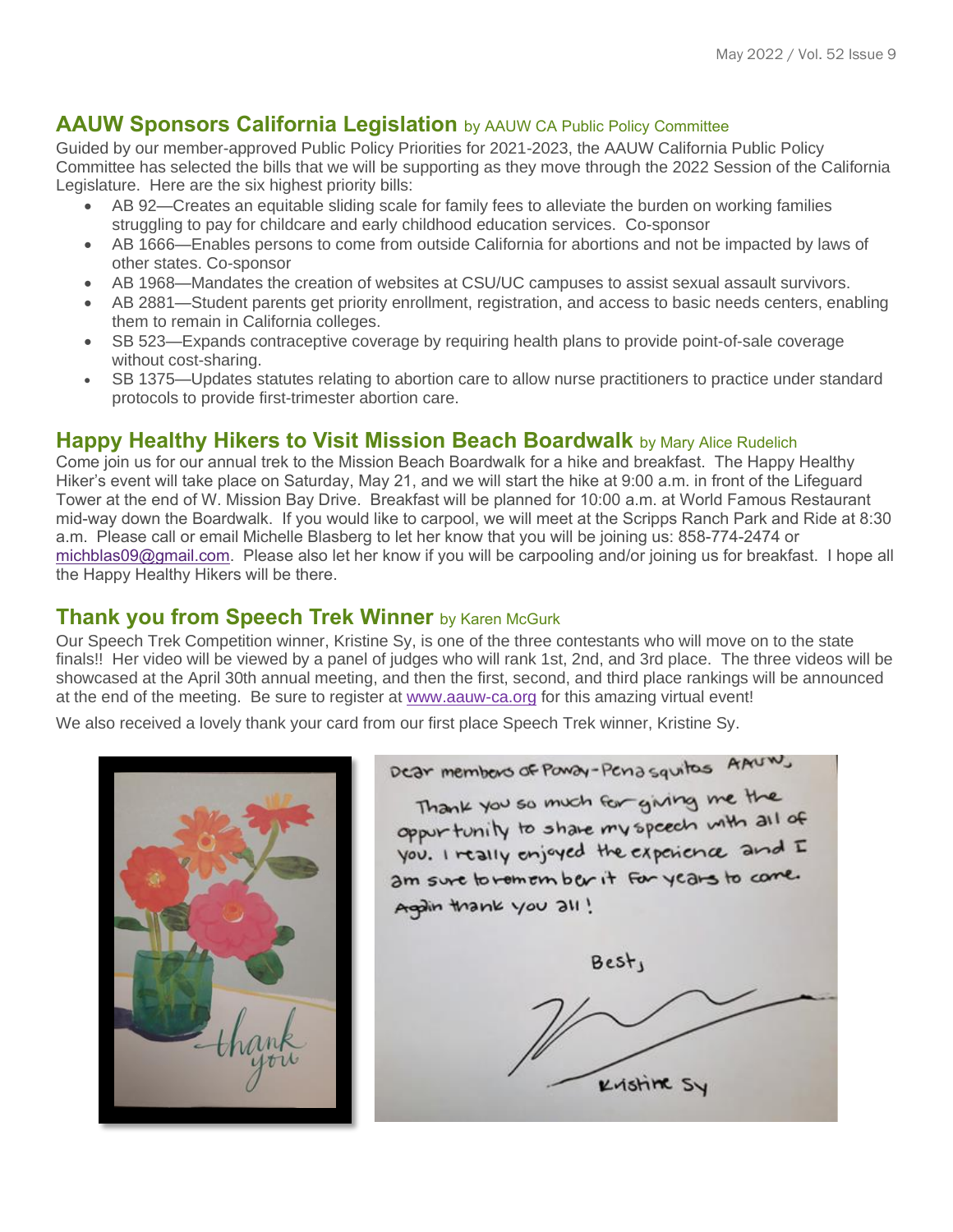#### **AMERICAN ASSOCIATION OF UNIVERSITY WOMEN POWAY PENASQUITOS BRANCH**

*Diversity Statement* In principle and practice, AAUW values and seeks a diverse membership. There shall be no barriers to full participation in this organization based on gender, race, creed, age, sexual orientation, national origin, disability, or class

#### *Mission Statement*

AAUW advances equality for women and girls through advocacy, education, philanthropy, leadership, and research.

#### *AAUW's Value Promise*

By joining AAUW, you belong to a community that breaks through educational and economic barriers so that all women and girls have a fair chance.

**National AAUW** [www.aauw.org](http://www.aauw.org/) **California AAUW** [www.aauw-ca.org](http://www.aauw-ca.org/) **PowayPenasquitos AAUW**

[www.powayarea](http://www.powayarea-ca.aauw.net/)[ca.aauw.net](http://www.powayarea-ca.aauw.net/) [aauwboard@gmail.co](mailto:aauwboard@gmail.com) [m](mailto:aauwboard@gmail.com)

AAUW Poway Penasquitos Branch is a 501(c)3 corporation

**President:** Cathy Burciaga **Programs/1st Vice Presidents:** Janice Heather & Sheila **Walker Membership:** Pam Ames **Secretary:** Karen **McGurk Treasurer:** Michelle Blasberg

# **Travel Group** Travel Chat In-person!

#### by Pam Ames

On Saturday, May 21 we'll be having lunch at Golden Island Dim Sum, located at 10660 Camino Ruiz, in the Mira Mesa Target Center near Pollo Loco. No carpool this month. Lunch will be at 11:30 a.m. Be sure to rsvp by noon on 5/20 so that reservations can be made for our group [pamames123@gmail.com.](mailto:pamames123@gmail.com) Their website is <https://www.goldenislanddimsum.com/>

#### **Gardens and More** by Joan Natoli, Coordinator

On Friday, May 6 we'll have a Succulent Planting Party at Ilene Buchenau's home at 9080 Gainsborough Ave in Rancho Peñasquitos. Ilene will provide 5" pots and succulent soil for \$5, or you may bring your own pot and buy soil from Ilene. The fee for lunch from Jersey Mike's will be \$10, which includes a sandwich, chips, and cookie. Bring your own drinks. Ilene has lots of succulents, but please bring any succulent cuttings you might have. Also bring garden gloves and a garden trowel if you can. Please rsvp to Ilene by May 2 at [ilenemb1@gmail.com](mailto:ilenemb1@gmail.com) or 858-484-0668.

#### **Tech Trek Update** by Heidi Dalvie, Ellen Dillon, Debbie Lewis, Co-Coordinators

The interviews and selection of campers for Tech Trek 2022 have just been completed. It's always a pleasure to meet these girls and see their enthusiasm for STEM programs. Our branch will be sending seven girls to the camp this year and the cost is \$500 per student. The families pay \$50 toward the cost and this year we had one family request that the fee be waived, which our AAUW-PP Board has approved.

We did not receive as many applications as in previous years. Most likely this is because the girls are weary from the pandemic and, having already had so many classes on Zoom, they are less enthusiastic about Tech Trek at UCSD being a virtual camp this year. There will be two options for virtual Tech Trek camp this year and they are June 19 – 24 and July 24 – 29.

Joan Fisher and Marsha Swails will be the Co-Directors at UCSD for Tech Trek this year, and Mary Isaac will run the virtual camp for the entire state of California.

### **Grape Expectations Sets May and June Dates & Destinations**

#### by Janice Heather

If you're interested, mark your calendars for our branch's next two wine tasting outings.

- Friday, May 27, 3:00 5:00 p.m. at Koi Zen Cellars in Carmel Mountain,12225 World Trade Drive, Suite P
- Friday, June 24, 3:00 5:00 p.m. at Grant James Winery in Ramona, 25260 East Old Julian Highway.

For more information on carpooling or to reserve a spot, rsvp to Janice Heather at [janiceheather@hotmail.com.](mailto:janiceheather@hotmail.com)

#### **Joint IBC Meeting on June 25, 2022 - SAVE THE DATE!** by Harriet Gerza

Our joint IBC Luncheon Meeting will be Saturday, June 25 at 11 a.m. It's been awhile since we have all gathered to share with other branches and catch up on what's been happening! We are looking forward to seeing members from all the branches at the Shadowridge Country Club in Vista. Harriet Gerza will be coordinating any carpools if you are interested in attending. We have a great speaker, Erica M Pinto, Chair for Jamul Indian Village of California, who will give us an overview of her tribe's background and current activities. Please mark your calendars and join us!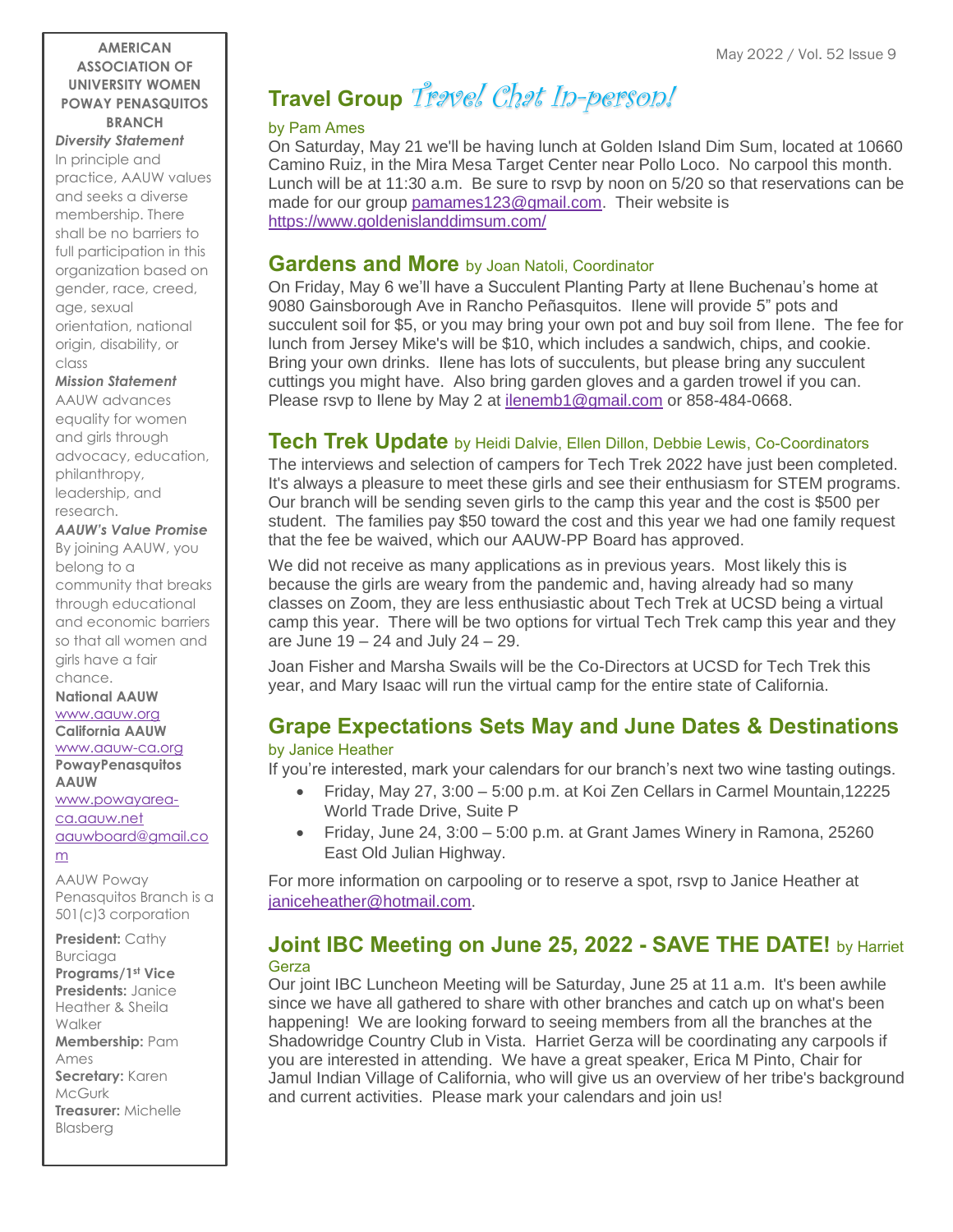#### **April 6 Presentation Inspires and Delights** by Janice Heather

Branch members who attended the April 6 general membership meeting were fascinated and inspired by a presentation by Christine Paik, chief communications officer for Poway Unified School District (PUSD) and a Korean American children's book author.

Ms. Paik described her journey in broadcasting and communications as a first-generation Korean American woman and shared her passion for creating internships and real-world experiences for PUSD students. She also discussed her book The Girl in the Gold Dress and how she came to write it with her artist mother during the pandemic.

What a treat it was to have her as our guest!

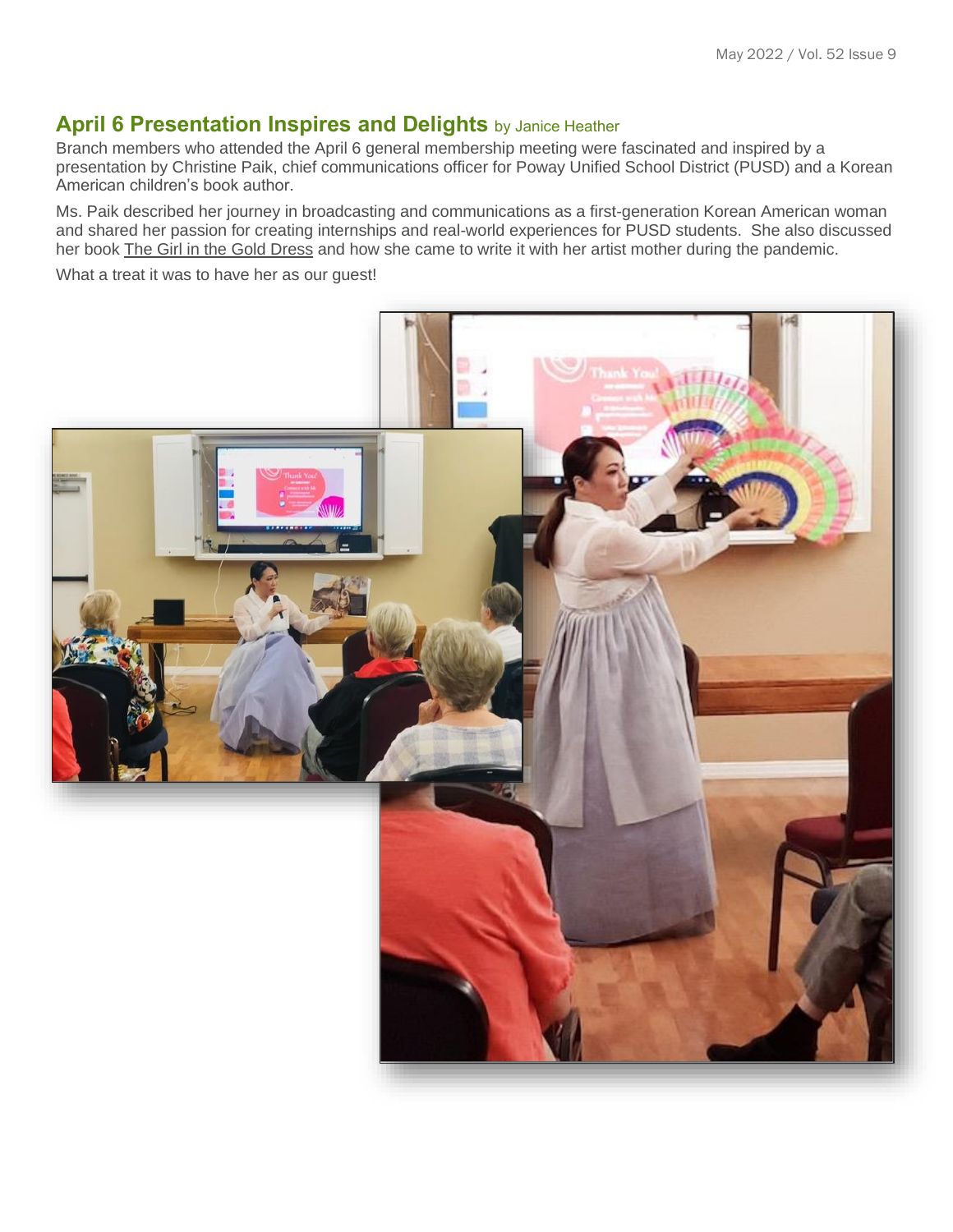# AAUW POWAY PENASQUITOS CALENDAR OF EVENTS<br>happy mother's



# May 2022



| May 5 <sup>th</sup><br>"Climate Change"<br><b>Great Decisions</b>                                                            | <b>RSVP to Marie Dye for the ZOOM</b>    |
|------------------------------------------------------------------------------------------------------------------------------|------------------------------------------|
| link<br><b>Marie Dye</b>                                                                                                     |                                          |
| <b>Home of Karen McGurk</b><br>$1st$ Thursday<br>858-538-1689<br>858-733-2850                                                |                                          |
| Rsvp to Karen at<br>mdye@san.rr.com<br>mdye@san.rr.com                                                                       |                                          |
| kmcgurkrn@sbcglobal.net if you plan to<br>6:30 p.m.<br>attend.                                                               |                                          |
|                                                                                                                              | Interested in joining the group?         |
| <b>Discussion leader: Janice Heather</b>                                                                                     | Email Marie Dye by May 4th to            |
| receive an invite to the                                                                                                     |                                          |
| discussion.                                                                                                                  |                                          |
| May 6 <sup>th</sup><br><b>Gardens and More</b><br><b>Succulent Planting Party at Ilene</b>                                   | <b>RSVP to Ilene Buchenau to let her</b> |
| Buchenau's home in Rancho Pen. For a<br>Friday<br><b>Joan Natoli</b>                                                         | know you are coming by May 4th           |
| small fee she will provide 5" pots. She has<br>858-484-0668<br>11:30 a.m.<br>559-303-2382                                    |                                          |
| lots of succulents! Sandwiches from<br>itolanij@sbcglobal.net<br>Ilenemb1@gmail.com<br>Jersey's Mikes for lunch!             |                                          |
| May 14th<br><b>Program Co-chairs</b><br><b>Monthly general meeting</b>                                                       | Please RSVP to let us know you           |
| <b>Janice Heather</b><br>are coming !                                                                                        |                                          |
| <b>Michelle Blasberg's home,</b><br>Saturday<br>360-982-9719                                                                 |                                          |
| 12509 Montero Ct,<br>janiceheather@hotmail.com<br>aauwboard@gmail.com                                                        |                                          |
| <b>Rancho Bernardo</b><br><b>Sheila Walker</b><br>10 a.m. to noon                                                            |                                          |
| 858-722-3761                                                                                                                 |                                          |
| <b>Brunch and updates on speech trek</b><br>sekw@san.rr.com                                                                  |                                          |
| and tech trek                                                                                                                |                                          |
| May 16th<br>A host is needed for afternoon or evening.<br><b>RSVP to Debbie Boyd</b><br><b>Games Group</b>                   |                                          |
| If you wish to host, call Debbie.<br>Monday<br><b>Debbie Boyd</b>                                                            | travelstardebbie@yahoo.com               |
| 858-485-4390<br>Different time<br>858-486-4390                                                                               |                                          |
| travelstardebbie@yahoo.com<br>1:30 p.m.                                                                                      |                                          |
| May $17th$<br>3rd Tuesdays with Books<br><b>Midnight Library by Matt Haig</b><br><b>RSVP to Pam Ames for the</b>             |                                          |
| Somewhere out beyond the edge of the<br><b>ZOOM</b> invitation<br><b>Pam Ames</b>                                            |                                          |
| universe there is a library that contains an<br>3rd Tuesday<br>619-889-6229 (cell)<br>infinite number of books, each one the |                                          |
| pamames123@gmail.com<br>pamames123@gmail.com<br>story of another reality. One tells the                                      |                                          |
| 1:30 p.m.<br>story of your life as it is, along with                                                                         |                                          |
| another book for the other life you could                                                                                    | You want to read the book and            |
| join the group?<br>have lived if you had made a different                                                                    |                                          |
| choice at any point in your life.                                                                                            | Email Pam Ames by May 16th               |
| Nora Seed finds herself faced with this                                                                                      |                                          |
| decision. Faced with the possibility of                                                                                      |                                          |
| changing her life for a new one, following                                                                                   |                                          |
| a different career, undoing old breakups,                                                                                    |                                          |
| realizing her dreams of becoming a<br>glaciologist; she must search within                                                   |                                          |
| herself as she travels through the                                                                                           |                                          |
| Midnight Library to decide what is truly                                                                                     |                                          |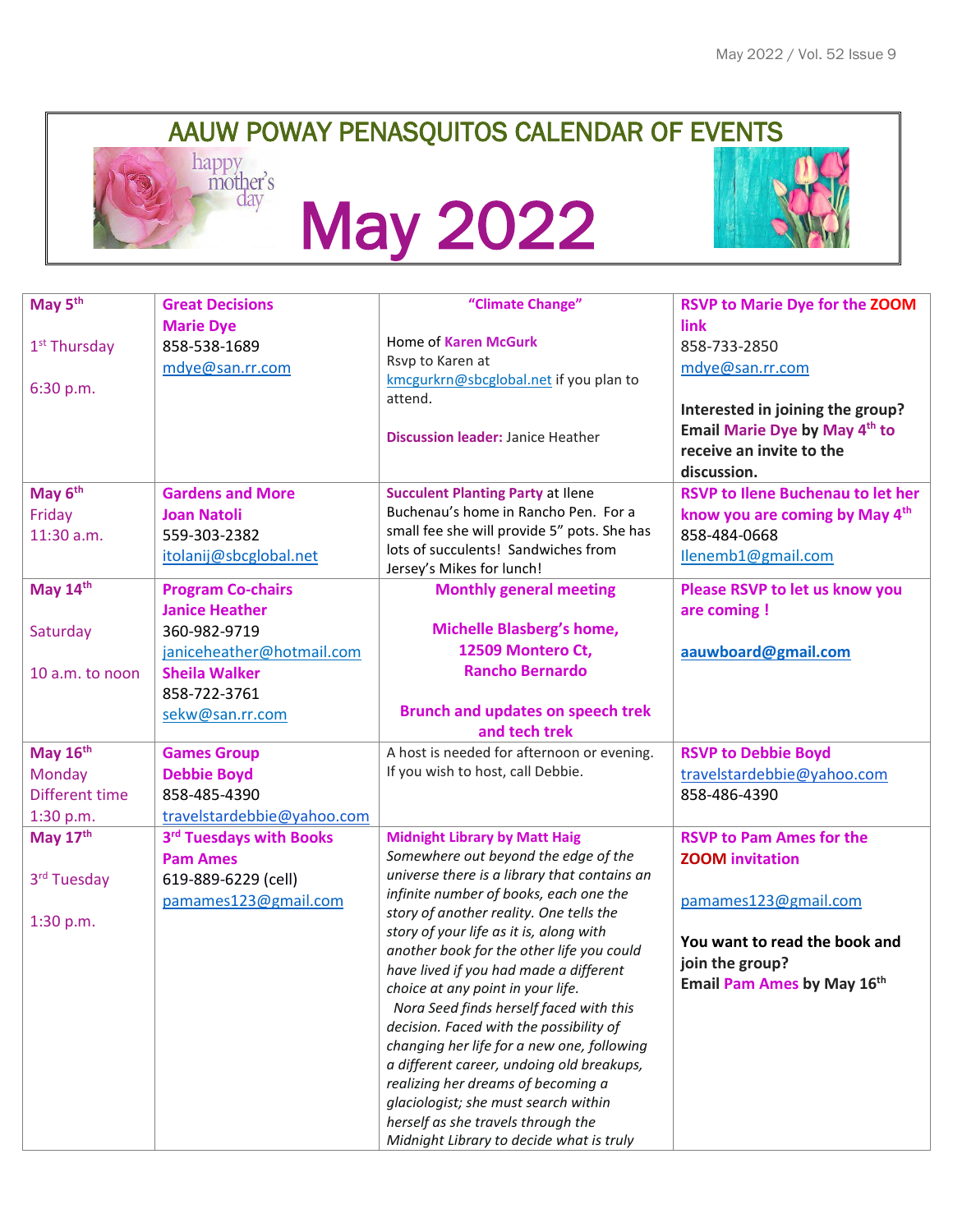|                          |                                            | fulfilling in life, and what makes it worth                                            |                                         |
|--------------------------|--------------------------------------------|----------------------------------------------------------------------------------------|-----------------------------------------|
|                          |                                            | living in the first place.<br><b>Discussion Leader: Barbara Fisher</b>                 |                                         |
| May 21st                 | <b>Travel Group</b>                        | TIME: 11:30 AM                                                                         | <b>RSVP to Pam Ames to let her</b>      |
|                          | <b>Pam Ames</b>                            | <b>LOCATION: Garden Island Dim sum</b>                                                 | know you are coming                     |
| Friday                   | 619-889-6229 (cell)                        | 10660 Camino Ruiz (Mira Mesa)                                                          | 619-889-6229                            |
|                          | pamames123@gmail.com                       | Located in Target Center near Pollo Loco                                               | pamames123@gmail.com                    |
| 11:30 a.m.               |                                            | No carpools this time                                                                  |                                         |
| May 21st                 | <b>Happy, Healthy Hikers</b>               | Mission Bay Boardwalk hike and breakfast.                                              | <b>RSVP to Michelle Blasberg to let</b> |
|                          | <b>Mary Alice Rudelich</b>                 | Hike starts at 9:00 a.m.                                                               | her know you are coming.                |
| <b>Different</b>         | Mary.rudelich@aol.com                      | Carpool from Scripps Ranch Park and Ride                                               | 858-774-2474                            |
| Saturdays                | 801-440-2601                               | at 8:30 a.m.                                                                           | michblas09@gmail.com                    |
| 9:00 a.m.                |                                            |                                                                                        |                                         |
| May 23rd                 | <b>Mystery Book Group</b>                  | The Last Thing He Told Me by Laura Dave                                                | <b>RSVP to Pamela Meyer for the</b>     |
|                          | <b>Pamela Meyer</b>                        | We all have stories we never tell. Before                                              | <b>ZOOM</b> invitation                  |
| 4 <sup>th</sup> Monday   | 619-855-4071                               | Owen Michaels disappears, he manages to                                                | 619-889-6229                            |
|                          | pamela.me4@gmail.com                       | smuggle a note to his beloved wife of one<br>year: Protect her.                        | pamames123@gmail.com                    |
| 1:30 p.m.                |                                            | Despite her confusion and fear, Hannah                                                 | You have read the book and want         |
|                          |                                            | Hall knows exactly to whom the note refers:                                            | to join the group? Email Pam            |
|                          |                                            | Owen's sixteen-year-old daughter, Bailey.                                              | Meyer by May 21st                       |
|                          |                                            | Bailey, who lost her mother tragically as a                                            |                                         |
|                          |                                            | child. Bailey, who wants absolutely nothing<br>to do with her new stepmother.          |                                         |
|                          |                                            | <b>Discussion leader: Janine Reeder</b>                                                |                                         |
| May 26th                 | <b>Thursday Evening Book</b>               | <b>Commonwealth by Ann Patchett</b>                                                    | <b>RSVP to Ann Morgan for the</b>       |
|                          | <b>Group Leaders:</b>                      | One Sunday afternoon in Southern                                                       | <b>ZOOM invitation</b>                  |
| 4 <sup>th</sup> Thursday | <b>Ann Morgan</b>                          | California, Bert Cousins shows up at Franny                                            | 858-484-5290                            |
|                          | 858-484-5290                               | Keating's christening party uninvited.<br>Before evening falls, he has kissed Franny's | annmmorgansd@yahoo.com                  |
| 7 p.m.                   | annmmorgansd@yahoo.com                     | mother, Beverly-thus setting in motion the                                             |                                         |
|                          | <b>Marilyn Scheininger</b><br>858-232-0678 | dissolution of their marriages and the                                                 | You have read the book and want         |
|                          | marilynrs@att.net                          | joining of two families. Spanning five                                                 | to join the group? Email Ann by         |
|                          |                                            | decades, Commonwealth explores how this<br>chance encounter reverberates through the   | May 25 <sup>th</sup>                    |
|                          |                                            | lives of the four parents and six children                                             |                                         |
|                          |                                            | involved.                                                                              |                                         |
|                          |                                            |                                                                                        |                                         |
|                          |                                            | <b>Discussion Leader: Harriet Gerza</b>                                                |                                         |
| May 27th                 | <b>Grape Expectations</b>                  | <b>Grape Expectations</b>                                                              | <b>RSVP to Janice to let her know</b>   |
| Friday                   | <b>Janice Heather</b>                      | wine tasting                                                                           | you are coming                          |
| 3-5 pm.                  | janiceheather@hotmail.com                  | Koi Zen Cellars,                                                                       | janiceheather@hotmail.com               |
|                          |                                            | 12225 World Trade Center Dr                                                            |                                         |